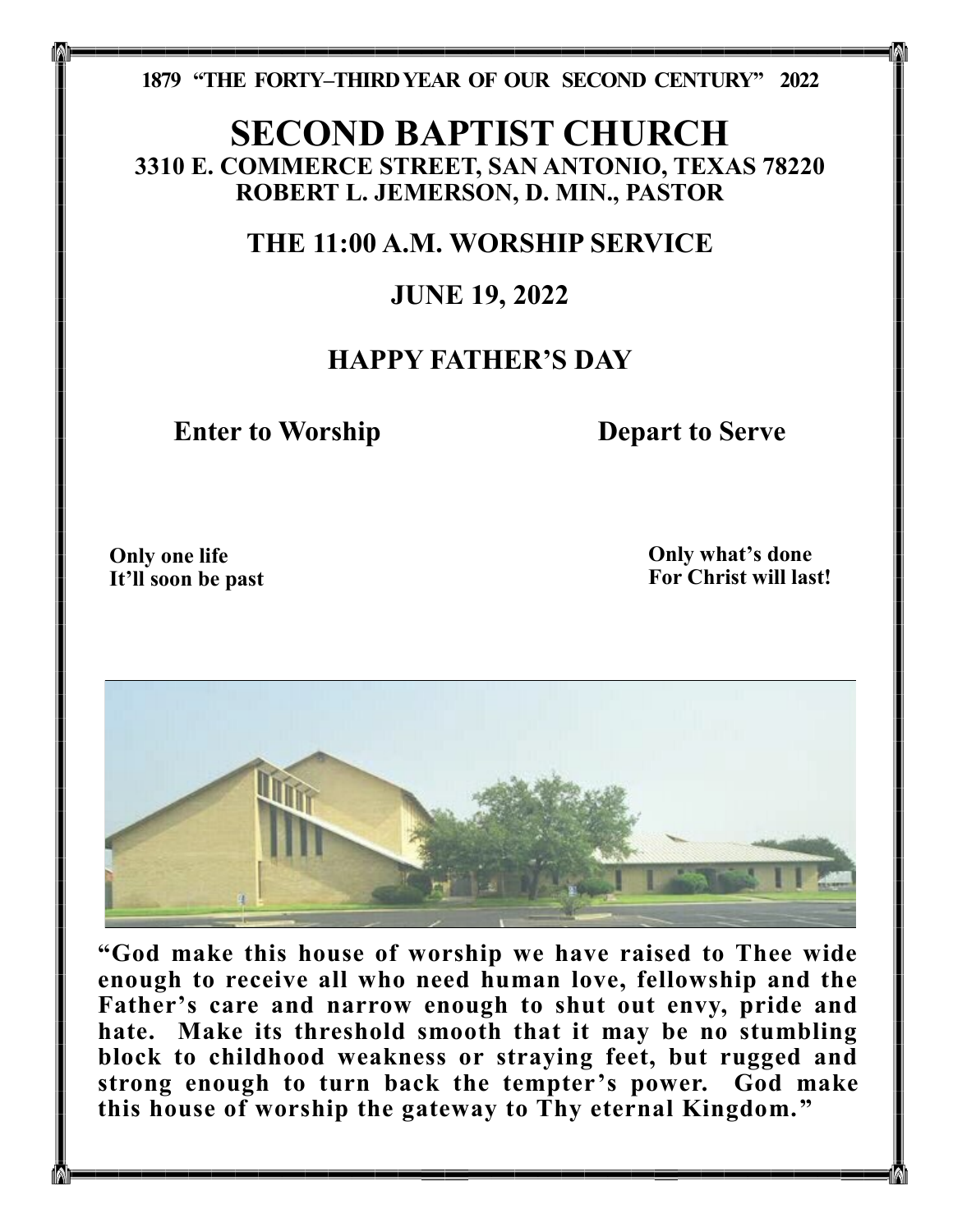## **SUNDAY, JUNE 19, 2022 THE 11:00 A.M. WORSHIP SERVICE**

**The Preparation for Worship** "And thine ears shall hear a word behind thee, saying, This is the way, walk ye in it, when ye turn to the right hand, and when ye turn to the left. Ye shall defile also the covering of thy graven images of silver, and the ornament of thy molten images of gold: thou shalt cast them away as a menstruous cloth; thou shalt say unto it, Get thee hence." Isaiah 30:21-22

**The Prelude "The Lord's Prayer" Malotte** Mrs. LaFaye Duren, Organist **The Welcome, The Call To Worship and The Invocation Rev. Keith Jackson** Rev. Keith Jackson **The Choral Readers** Mrs. Delores Lewis, Director Mrs. Rhonda Harrison, Sponsor **WORSHIP IN PRAISE \*The Opening Hymn of Praise " Leaning On The Everlasting Arms"**  What a fellowship, what a joy divine, Leaning on the everlasting arms. What a blessedness, what a peace is mine, Leaning on the everlasting arms. **Refrain: Leaning, leaning, safe and secure from all alarms; Leaning, leaning on the everlasting arms.** O how sweet to walk in this pilgrim way, Leaning on the everlasting arms. O how bright the path grows from day to day, Leaning on the everlasting arms. **Refrain: Leaning, leaning, safe and secure from all alarms; Leaning, leaning on the everlasting arms. \*The Responsive Reading 1 Corinthians 13:1-8, 13** Rev. Dawarren Ennis *Minister*: Though I speak with the tongues of men and of angels, and have not charity, I am become as sounding brass, or a tinkling cymbal. And though I have the gift of prophecy, and understand all mysteries, and all knowledge; and though I have all faith, so that I could remove mountains, and have not charity, I am nothing. And though I bestow all my goods to feed the poor, and though I give my body to be burned, and have not charity, it profiteth me nothing. Charity suffereth long, and is kind; charity envieth not; charity vaunteth not itself, is not puffed up, *People:* Doth not behave itself unseemly, seeketh not her own, is not easily provoked, thinketh no evil; Rejoiceth not in iniquity, but rejoiceth in the truth; Beareth all things, believeth all things, hopeth all things, endureth all things. Charity never faileth: but whether there be prophecies, they shall fail; whether there be tongues, they shall cease; whether there be knowledge, it shall vanish away. And now abideth faith, hope, charity, these three; but the greatest of these is charity. *\*The Gloria Patri* Glory be to the Father and to the Son and to the Holy Ghost, As it was in the Beginning is now and ever shall be world with out end. Amen, Amen. **WORSHIP IN MEDITATION The Silent Meditation and The Morning Prayer <b>Rev.** Angela Jackson  **WORSHIP IN GIVING The Offertory Sentence and Prayer** <br> **Rev. Nicholas Williams The Offertory Music and Offering** Mrs. LaFaye Duren, Organist Mrs. LaFaye Duren, Organist **\*THE DOXOLOGY**

> Praise God from whom all blessings flow; Praise Him all creatures here below; Praise Him above ye heavenly host; Praise Father, Son and Holy Ghost. Amen

**\*Please Stand**

#### **WORSHIP IN PROCLAMATION**

| <b>The Music of Preparation</b>                                                                                      | "The Corinthian Song"                                                                                          | Mrs. Cristal Smith-Byrd, Soloist                                                                                        |  |  |
|----------------------------------------------------------------------------------------------------------------------|----------------------------------------------------------------------------------------------------------------|-------------------------------------------------------------------------------------------------------------------------|--|--|
| <b>The Sermon</b>                                                                                                    | "The Power Of Love"                                                                                            | Rev. Keith Jackson                                                                                                      |  |  |
| Text: "Ye have heard that it hath been said, Thou shalt love thy neighbour, and hate thine enemy. But I say unto     |                                                                                                                |                                                                                                                         |  |  |
| you, Love your enemies, bless them that curse you, do good to them that hate you, and pray for them which            |                                                                                                                |                                                                                                                         |  |  |
|                                                                                                                      | despitefully use you, and persecute you; That ye may be the children of your Father which is in heaven: for he |                                                                                                                         |  |  |
| maketh his sun to rise on the evil and on the good, and sendeth rain on the just and on the unjust." Matthew 5:43-45 |                                                                                                                |                                                                                                                         |  |  |
| The Invitation to Discipleship                                                                                       | "Because Of Who You Are"                                                                                       | Mrs. Cristal Smith-Byrd, Soloist                                                                                        |  |  |
| <b>Ronadiction</b>                                                                                                   |                                                                                                                | $\mathbf{p}_{\alpha v}$ $\mathbf{p}_{\alpha h}$ $\mathbf{p}_{\alpha h}$ $\mathbf{p}_{\alpha h}$ $\mathbf{p}_{\alpha h}$ |  |  |

**Benediction Rev. Robert L. Jemerson, Sr. Rev. Robert L. Jemerson, Sr. The Postlude "Faith of Our Fathers" Bish** Mrs. LaFaye Duren, Organist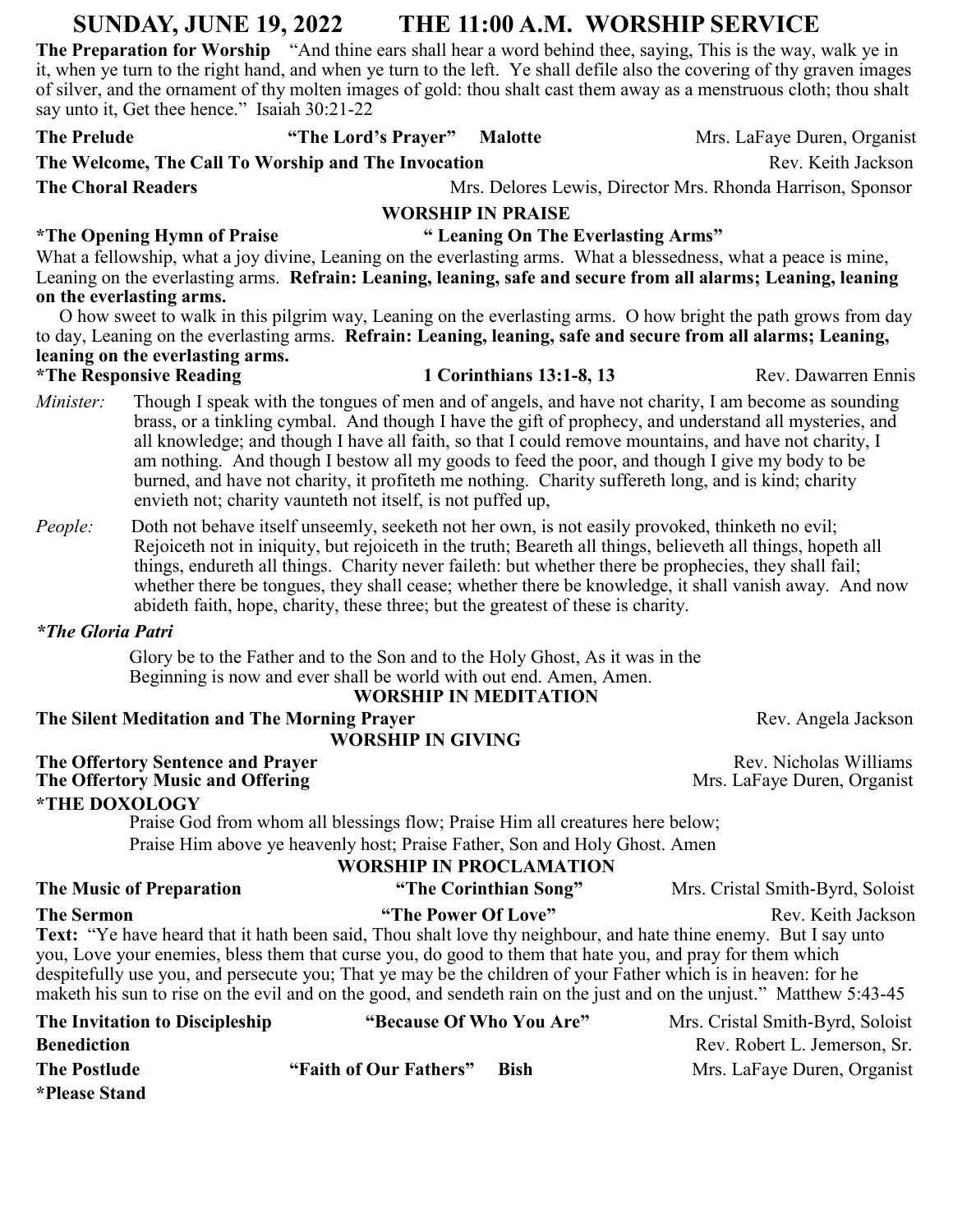## **ANNOUNCEMENTS**

**THANK YOU: Mrs. Dawn Aitcheson and the Family of Mrs. Annette McClinton send:** Pastor Jemerson, "So thankful for you, Pastor - for your ministry, your care, and for the good work God is doing in and through your church. Thanks again for assisting in my sister's service."

**Mrs. Nellie Hardaway and Family send:** "Rev Dr. Jemerson and Second Baptist Church Family, On behalf of the Green Family, we want to thank our pastor Rev. Jemerson for the eulogy during the home going funeral service for our brother Elisha Green. We thank the Church family for your prayers, sympathy, cards, the beautiful flowers and the prayerfully submitted Resolution!

**Mrs. Marian Olison and Wheatley send:** "Thanks to Rev. and Mrs. Jemerson and my Church Family for allowing the youth to serve on last Sunday. I especially enjoyed my role. Thanks for the food. We had a lovely fellowship as well at the Golden Corral. May God bless and keep us all.

**Mrs. Brenda Hebert and Family send:** "Rev. Dr. Robert L. Jemerson and Second Baptist Church Family, we thank you and will be forever grateful for your generosity for the use of your church for the home going service for our beloved George W. Hebert. God bless each and everyone of you.

#### **WE ARE PRAYING FOR YOUR HEALING**

| Deacon Dupree Adams                                                                                        | Mrs. Erma Armstrong                  | Dr. Laura Banks-Reed  | Mrs. Roslyn Barksdale         |  |  |
|------------------------------------------------------------------------------------------------------------|--------------------------------------|-----------------------|-------------------------------|--|--|
| Mrs. Idell Bean                                                                                            | Mr. Joe Roye Burgess                 | Mrs Sherry Carpenter  | Mrs. Denese Carter            |  |  |
| Mrs. Ulden Crum                                                                                            | Mrs. Barbara Dawson                  | Mrs. Marvene Elliott  | Mr. L. C. Farley              |  |  |
| Ret. Col Lark Ford                                                                                         | Mrs. Juanita Frazier                 | Mrs. Peggy Fuller     | Mrs. Vera Galloway            |  |  |
| Mrs. Lillie Gamble                                                                                         | Mr. and Mrs. Terry Gaskin            | Mrs. Bessie Giles     | Mr. Paul A. Goss              |  |  |
| Mrs. Sylvia Gramby                                                                                         | Mrs. Linda Grant                     | Mrs. Brenda Henderson | Mrs. Lillian Hunter           |  |  |
| Deacon Jay Johnson                                                                                         | Mrs. Jacquelyn Jordan                | Mrs. Margaret Kelley  | Mrs. Mary Malveaux            |  |  |
| Mr. Clarence Marshall                                                                                      | Mrs. Maudie Muraida                  | Mrs. Vern Nalls       | Mrs. Mary Odukoya             |  |  |
| Mrs. Eleanor Owens                                                                                         | Mrs. Virginia Pope                   | Mrs. Mahalia Price    | <b>Trustee Henry Ross</b>     |  |  |
| Mrs. Tobortha Samples                                                                                      | Mrs. Vernice Seastrunk               | Mr. Pleas Smith       | Mrs. Trudy Snell              |  |  |
| Ms. Cassandra Vaughn                                                                                       | Mrs. Cynthia Vaughn                  | Mrs. Vicky White      | Mrs. Alvis Whitlow            |  |  |
| Mr. Burnett Williams                                                                                       | Miss Torie Williams                  | Mrs. Erma Wilson      | Mrs. Ethel Young              |  |  |
| Mr. Anthony and Mrs. Rose Cook<br>Mr. Clarence Bell and Family<br>Mr. Rudolph and Mrs. Vivian Coleman      |                                      |                       |                               |  |  |
| Mr. Henry and Mrs. Helen Embry Mr. James and Mrs. Sarah Ford<br>Mr. Ray and Mrs. Reba Grant                |                                      |                       |                               |  |  |
| Mr. Charles and Mrs. Sandra Gunter Mr. Lincoln and Mrs. Nellie Hardaway Mr. James and Mrs. Rhonda Harrison |                                      |                       |                               |  |  |
| Mr. E. B. and Mrs. Erma Jackson<br>Rev. Lowell and Mrs. Mary Johnson<br>Mr. Robert and Mrs. Wilma Johnson  |                                      |                       |                               |  |  |
| Dr. Willie J. & Mrs. Patsy Lett                                                                            | Mr. Raymond and Mrs. Larnett LeBlanc |                       | Dr. Louis and Mrs. Betty Levy |  |  |
| Mr. Delbert and Mrs. Carolyn Meadors<br>Mr. James and Mrs. Charlotte Mulkey<br>Mr. and Mrs. Johnny Pete    |                                      |                       |                               |  |  |
| Dr. Eula and Mr. George Pines                                                                              | Mr. Elwood and Mrs. Shirleta Plummer |                       | Mr. Waco and Mrs. Liz Porter  |  |  |
| Deacon Bruce and Mrs. Dot Scott                                                                            | Mr. Anthony and Mrs. Carla Smith     |                       | Deacon Richmond Smith         |  |  |
| Trustee Will and Mrs. Gloria Wright<br>Rev. Charles and Mrs. Jean Thomas                                   |                                      |                       |                               |  |  |

#### **HAPPY BIRTHDAY TO OUR MEMBERS BORN IN JUNE**

**JUNE 20** Dr. Renee Moore, Mr. Brandon Blair, **JUNE 21** Mrs. Corine Pollard, **JUNE 22** Mrs. Karen Dreher, Mrs. Mattie Shields, Mrs. Kristal Gallegos, **JUNE 24** Mrs. Helen Embry, Miss D'Onna Matthews, Mr. Devrin Thompson, Miss Naisha Jefferson, Rev. Keith Jackson, **JUNE 25** Mrs. Rita Hemphill, **JUNE 28** Miss Rhonda Roebuck, **JUNE 19** Dr. Laura Banks-Reed, Miss Karen Dowden, **JUNE 30** Mr. Rudolph Coleman, Mrs. Marva Woods

## **CHURCH QUARTERLY MEETING**

**The Church Quarterly Meeting and Family Dinner will be held June 27, 2022, 6:00 p.m. - 8:00 p.m. All members are asked to attend.**

#### **CHURCH OFFICE CLOSED**

**The Church office will be closed Monday, June 20, 2022 in observance of the Juneteenth Holiday**